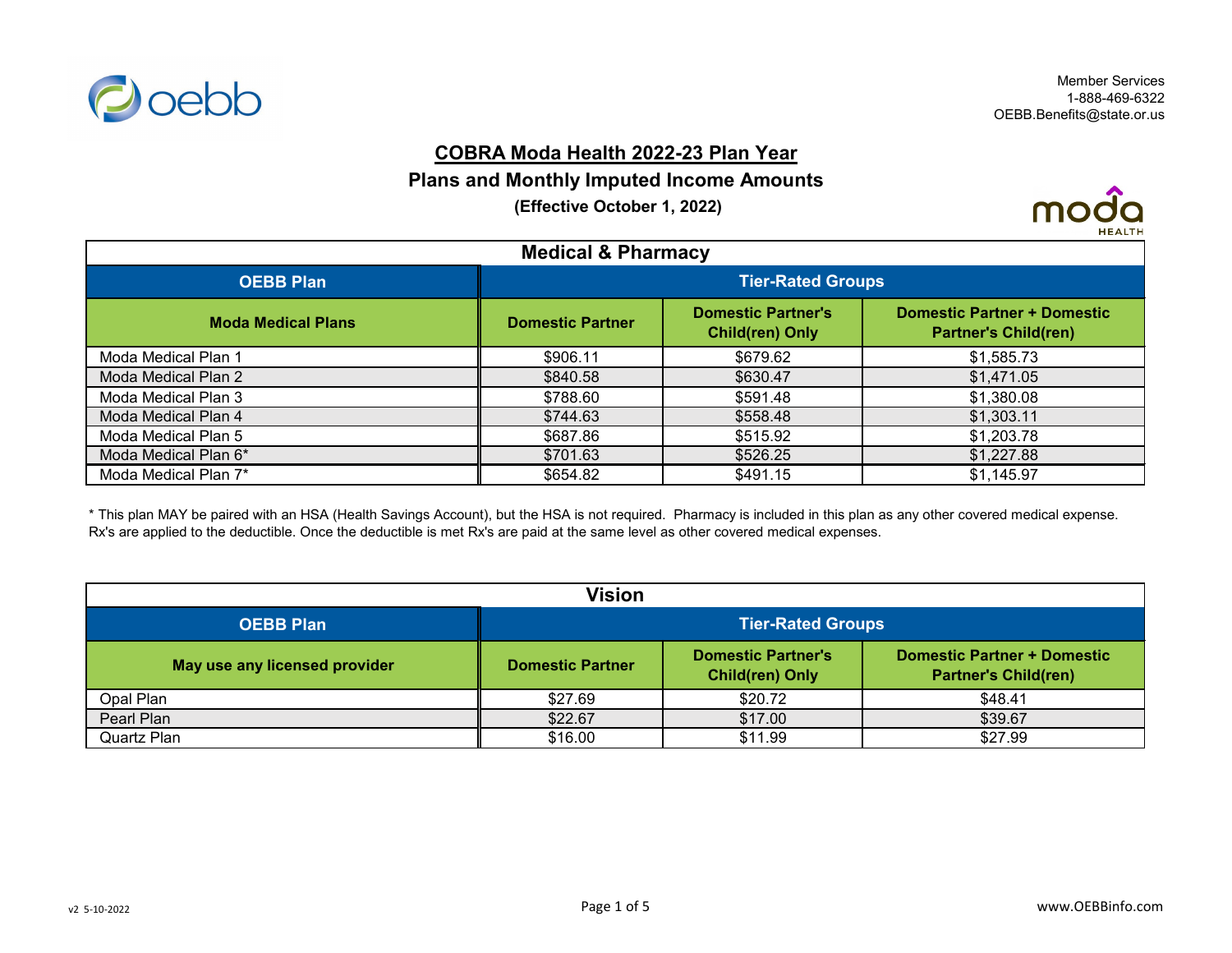

#### **COBRA Moda Health/Delta Dental 2022-23 Plan Year**

## **Plans and Monthly Imputed Income Amounts**

 **(Effective October 1, 2022)**

Δ DELTA DENTAL'

| <b>Dental and Orthodontia</b>                                       |                           |                                                     |                                                                   |
|---------------------------------------------------------------------|---------------------------|-----------------------------------------------------|-------------------------------------------------------------------|
| <b>OEBB Plan</b>                                                    | <u>Tier-</u> Rated Groups |                                                     |                                                                   |
| Provider network noted in plan name below                           | <b>Domestic Partner</b>   | <b>Domestic Partner's</b><br><b>Child(ren) Only</b> | <b>Domestic Partner + Domestic</b><br><b>Partner's Child(ren)</b> |
| Premier Plan 1 - Delta Dental Premier Network                       | \$64.85                   | \$79.50                                             | \$144.35                                                          |
| Premier Plan 5 - Delta Dental Premier Network                       | \$57.27                   | \$70.23                                             | \$127.50                                                          |
| Premier Plan 6* - Delta Dental Premier Network                      | \$43.66                   | \$45.00                                             | \$88.66                                                           |
| Exclusive PPO Incentive Plan** - Delta Dental PPO<br><b>Network</b> | \$56.22                   | \$68.92                                             | \$125.14                                                          |
| Exclusive PPO Plan** - Delta Dental PPO Network                     | \$37.86                   | \$46.43                                             | \$84.29                                                           |

\* This plan has no orthodontia coverage

\*\* This plan has no out-of-network benefit. Services performed by providers outside the Delta Dental PPO network are not covered unless for a dental emergency. Covered emergencies consist of problem focused exam, palliative treatment and x-rays. All other services are considered non-covered.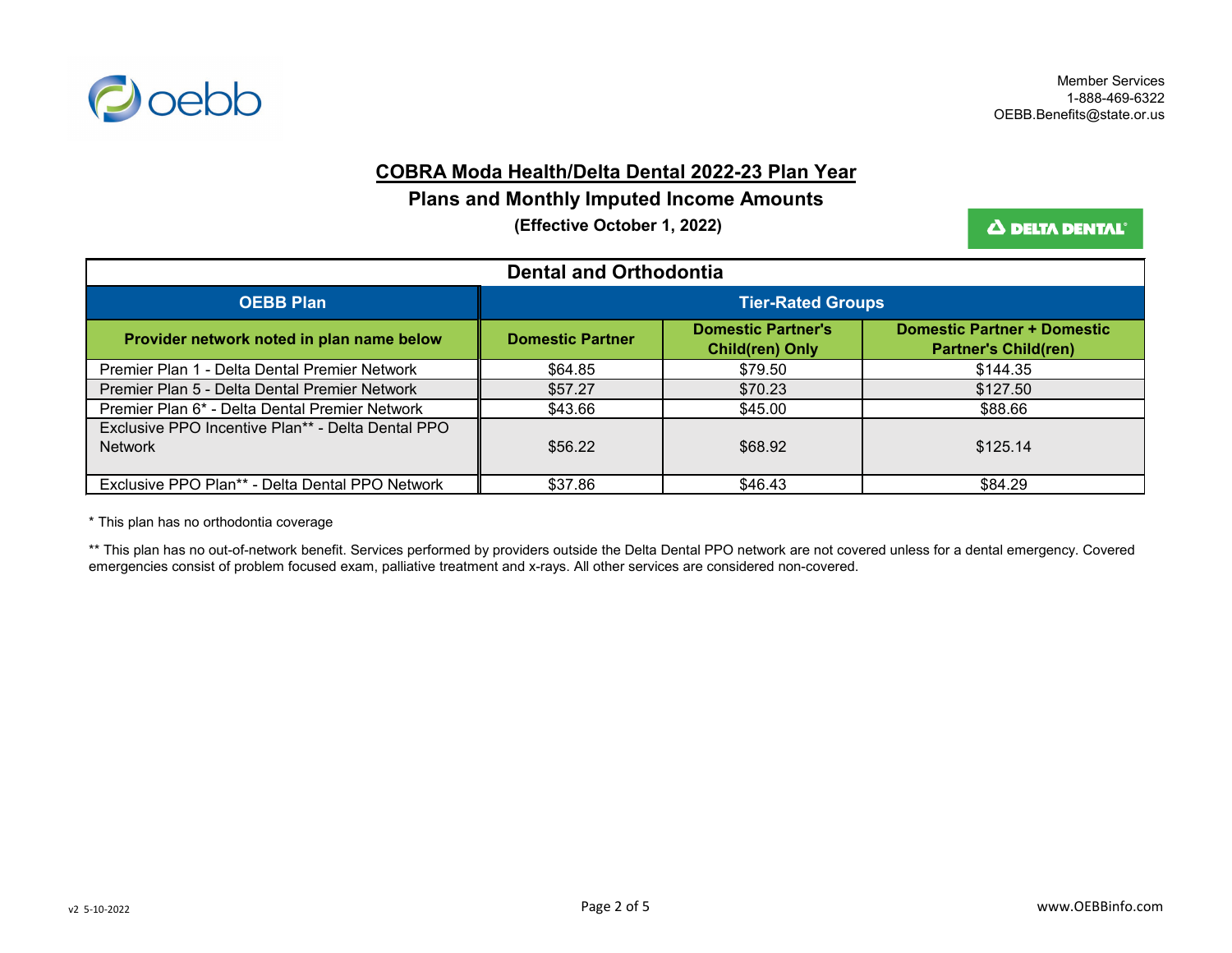

# **COBRA Kaiser Permanente 2022-23 Plan Year**

# **Plans and Monthly Imputed Income Amounts**

 **(Effective October 1, 2022)**



| <b>Medical and Pharmacy</b>                                                              |                                                                                                                                                     |          |            |  |
|------------------------------------------------------------------------------------------|-----------------------------------------------------------------------------------------------------------------------------------------------------|----------|------------|--|
| <b>OEBB Plan</b>                                                                         | <b>Tier-Rated Groups</b>                                                                                                                            |          |            |  |
| Must use Kaiser Permanente facilities and providers   <br>for all non-emergency services | <b>Domestic Partner + Domestic</b><br><b>Domestic Partner's</b><br><b>Domestic Partner</b><br><b>Partner's Child(ren)</b><br><b>Child(ren) Only</b> |          |            |  |
| Kaiser Medical Plan 1                                                                    | \$811.83                                                                                                                                            | \$608.86 | \$1,420.69 |  |
| Kaiser Medical Plan 2A                                                                   | \$673.08                                                                                                                                            | \$504.16 | \$1,177.24 |  |
| Kaiser Medical Plan 2B                                                                   | \$652.12                                                                                                                                            | \$488.46 | \$1,140.58 |  |
| Kaiser Medical Plan 3*                                                                   | \$495.65                                                                                                                                            | \$371.00 | \$866.65   |  |

\* This plan MAY be paired with an HSA (Health Savings Account), but the HSA is not required. Pharmacy is included in this plan as any other covered medical expense. Rx's are applied to the deductible. Once the deductible is met Rx's are paid at the same level as other covered medical expenses.

| <b>Dental and Orthodontia</b>                                                            |                          |                                                     |                                                                   |
|------------------------------------------------------------------------------------------|--------------------------|-----------------------------------------------------|-------------------------------------------------------------------|
| <b>OEBB Plan</b>                                                                         | <b>Tier-Rated Groups</b> |                                                     |                                                                   |
| Must use Kaiser Permanente facilities and providers   <br>for all non-emergency services | <b>Domestic Partner</b>  | <b>Domestic Partner's</b><br><b>Child(ren) Only</b> | <b>Domestic Partner + Domestic</b><br><b>Partner's Child(ren)</b> |
| Kaiser Dental Plan                                                                       | \$89.46                  | \$67.09                                             | \$156.55                                                          |

| <b>Vision</b>                                                                            |                                                                                                                                                     |        |         |
|------------------------------------------------------------------------------------------|-----------------------------------------------------------------------------------------------------------------------------------------------------|--------|---------|
| <b>OEBB Plan</b>                                                                         | <b>Tier-Rated Groups</b>                                                                                                                            |        |         |
| Must use Kaiser Permanente facilities and providers   <br>for all non-emergency services | <b>Domestic Partner + Domestic</b><br><b>Domestic Partner's</b><br><b>Domestic Partner</b><br><b>Child(ren) Only</b><br><b>Partner's Child(ren)</b> |        |         |
| Kaiser Vision Plan                                                                       | \$10.11                                                                                                                                             | \$7.58 | \$17.69 |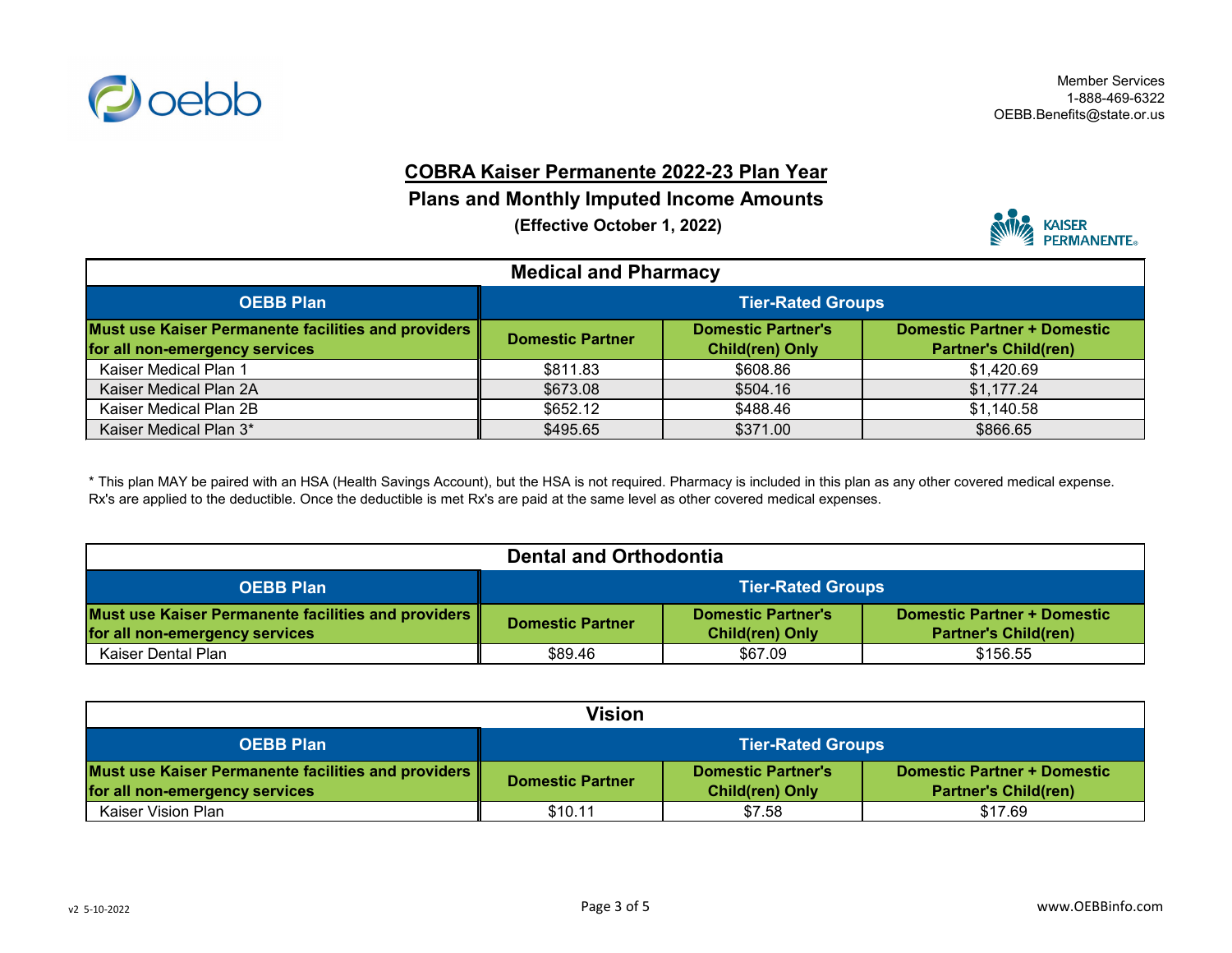

Member Services 1-888-469-6322 OEBB.Benefits@state.or.us

# **COBRA Williamette Dental Group 2022-23 Plan Year**

## **Plans and Monthly Imputed Income Amounts**

 **(Effective October 1, 2022)**



| <b>Dental and Orthodontia</b>                                                               |                                                                                                                                                     |         |          |
|---------------------------------------------------------------------------------------------|-----------------------------------------------------------------------------------------------------------------------------------------------------|---------|----------|
| <b>OEBB Plan</b>                                                                            | <b>Tier-Rated Groups</b>                                                                                                                            |         |          |
| Must use Willamette Dental Group facilities and<br>providers for all non-emergency services | <b>Domestic Partner + Domestic</b><br><b>Domestic Partner's</b><br><b>Domestic Partner</b><br><b>Partner's Child(ren)</b><br><b>Child(ren) Only</b> |         |          |
| <b>I</b> Willamette Dental Plan                                                             | \$47.53                                                                                                                                             | \$53.73 | \$101.26 |